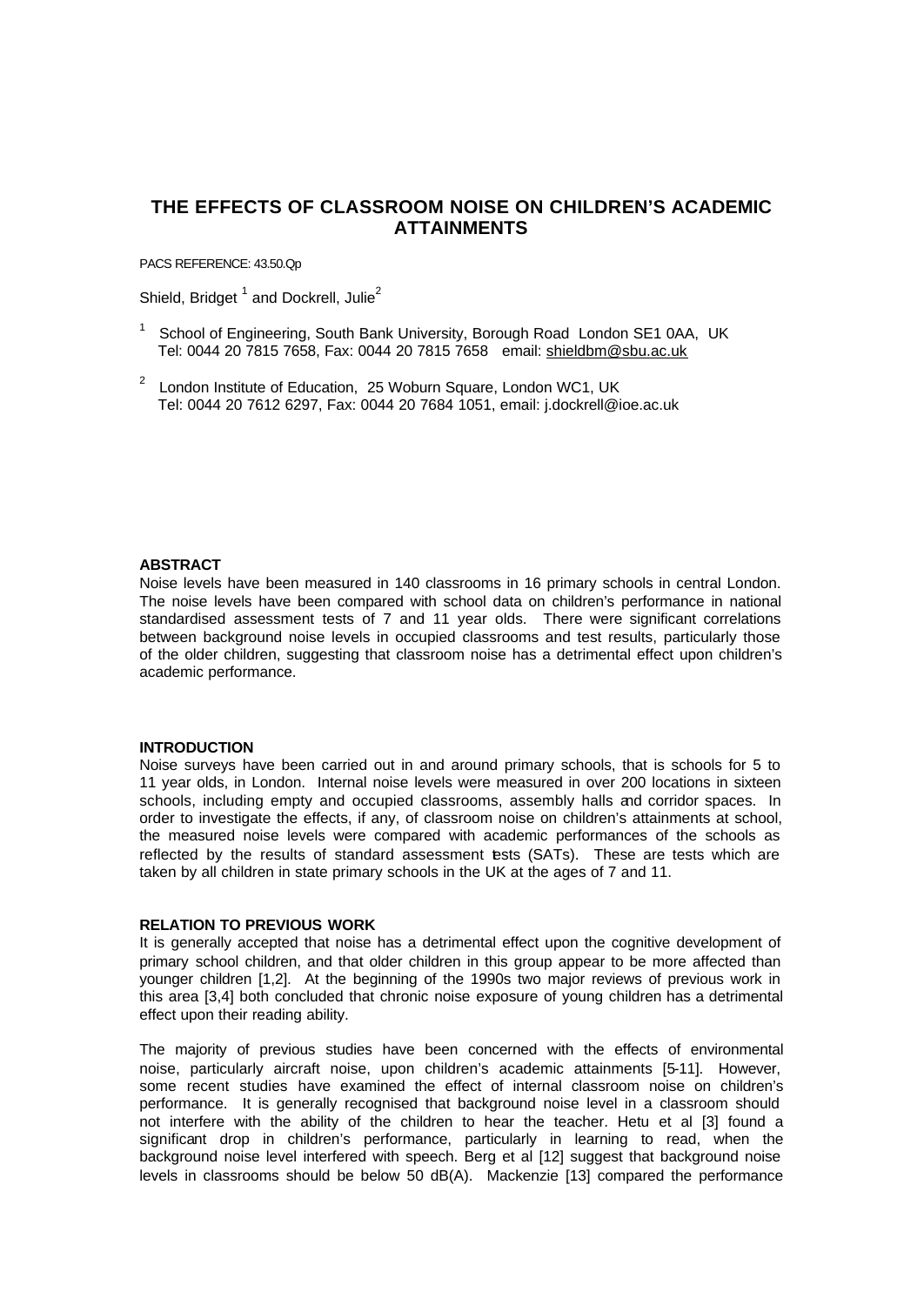of children in primary school classrooms that had been acoustically treated, thereby reducing background noise levels, with children in untreated classrooms. Children performed better in word intelligibility tests in the acoustically treated rooms, the improvement being particularly marked when other pupils were talking in the classrooms. Similar results were obtained by Maxwell and Evans [14] in a study of pre-school children who had been exposed to levels in the classroom of 75 dB(A). Following acoustic treatment to reduce the noise the children's performance improved in letter, number and word recognition.

However, no previous studies have examined the effect of classroom noise upon children's performance as measured by SATs results, although Haines et al [15] used SATs results in determining the effects of aircraft noise exposure upon school children.

The present study showed a wide range of noise levels in the classroom. Comparison of these noise levels with SATs data therefore enabled the outcome of varying exposures to noise to be examined. In addition, a comparison of the noise parameters measured with the SATs scores allows an investigation to determine the most important aspect of the noise (for example its background or ambient level) in relation to performance, an aspect that has not been considered in previous studies. Thus in comparing internal levels with SATs results it is possible to investigate not only whether classroom noise has an effect on performance but also what parameter of sound measurement is most closely associated with any effect.

## **CLASSROOM NOISE SURVEYS**

Noise surveys were carried out in 16 schools. In each school, short 2 minute measurements were made during lessons in classrooms and other occupied and unoccupied spaces around the school, such as assembly halls, foyers, stairs and corridors, and empty classrooms. This method of measuring noise has been found to be the most appropriate for primary school surveys, being efficient and reliable and in particular unobtrusive and non-disruptive to teachers and pupils [16].

The noise surveys were combined with classroom observation which showed that the noise inside classrooms was dominated by the noise of the children and dependent upon the particular activity in which they were engaged. External noise was rarely noticeable and did not influence the level of noise in the classroom except in the quietest conditions [16]. However, questionnaire surveys of children and teachers showed that they were aware of and annoyed by external environmental noise [17]. The classroom observation identified six distinct types of classroom activity, as follows:

| Activity 1 | Children sitting at tables doing silent reading or tests                         |  |  |  |  |
|------------|----------------------------------------------------------------------------------|--|--|--|--|
| Activity 2 | Children sitting at tables or on the floor, with one person (teacher or          |  |  |  |  |
|            | child) speaking at any one time                                                  |  |  |  |  |
| Activity 3 | Children sitting at tables working individually, with some talking               |  |  |  |  |
| Activity 4 | Children working individually, moving around the classroom, with<br>some talking |  |  |  |  |
| Activity 5 | Children working in groups, sitting at tables, with some talking                 |  |  |  |  |
| Activity 6 | Children working in groups, some movement, some talking                          |  |  |  |  |

# **CLASSROOM NOISE LEVELS**

In total, in the 16 schools surveyed, measurements were made in approximately 110 occupied classrooms, 30 empty classrooms, and 50 other locations. These measurements have been averaged according to year group, classroom activity and type of space; the average values of  $L_{Ae0}$  and  $L_{A90}$  are presented in Tables 1, 2 and 3.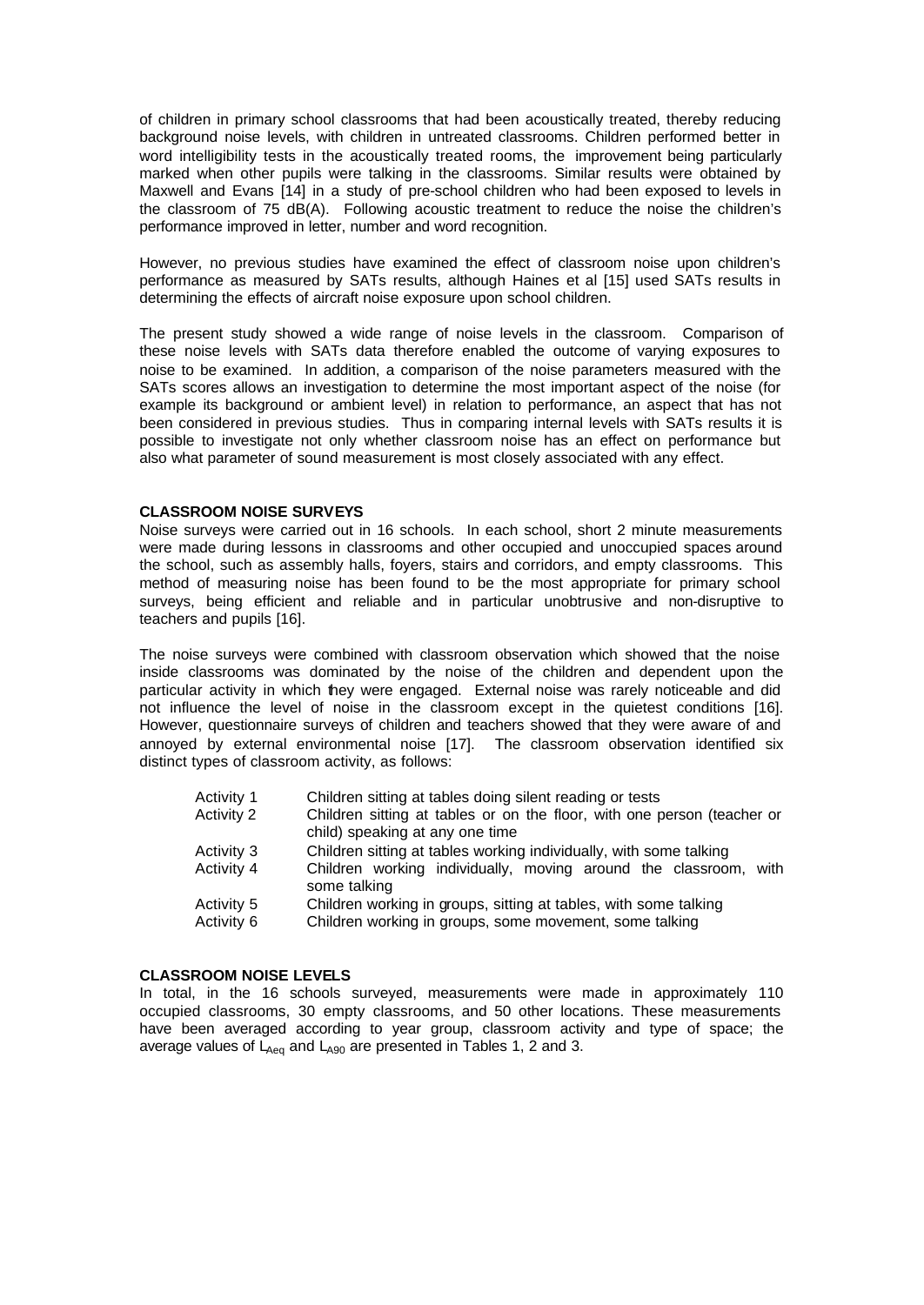| <b>Activity</b>   | Average noise level |           |  |
|-------------------|---------------------|-----------|--|
|                   | $L_{Aeq}$           | $L_{A90}$ |  |
| Activity 1        | 56.3                | 42.4      |  |
| <b>Activity 2</b> | 61.2                | 45.8      |  |
| Activity 3        | 64.7                | 52.1      |  |
| Activity 4        | 72.2                | 59.6      |  |
| Activity 5        | 72.9                | 58.6      |  |
| Activity 6        | 76.8                | 63.9      |  |

*Table 1. Average LAeq and LA90 activity levels*

| <b>School location</b>  | Average noise level |           |  |  |
|-------------------------|---------------------|-----------|--|--|
|                         | ∟ <sub>Aeα</sub>    | $L_{A90}$ |  |  |
| Occupied teaching space | 72.1                | 54.1      |  |  |
| Unoccupied classrooms   | 47.0                | 36.9      |  |  |
| Corridor/foyer/stairs   | 58.1                | 44.6      |  |  |
| Occupied hall           | 73.4                | 55.1      |  |  |
| Unoccupied hall         | 53.2                | 44.3      |  |  |

*Table 2. Average LAeq and LA90 location levels*

|                           | $\mu$ abio o: $\mu$ vorago $L_{A}$ egana $L_{A}$ g $\mu$ ago group iovoio<br>Average noise level |                  |  |
|---------------------------|--------------------------------------------------------------------------------------------------|------------------|--|
| Year/age group            | $L_{Aea}$                                                                                        | L <sub>A90</sub> |  |
| Reception (4-5 year olds) | 73.9                                                                                             | 62.3             |  |
| Year 1 (5-6 year olds)    | 74.3                                                                                             | 61.0             |  |
| Year 2 (6-7 year olds)    | 66.3                                                                                             | 51.3             |  |
| Year 3 (7-8 year olds)    | 68.9                                                                                             | 52.5             |  |
| Year 4 (8-9 year olds)    | 69.6                                                                                             | 49.8             |  |
| Year 5 (9-10 year olds)   | 73.2                                                                                             | 53.8             |  |
| Year 6 (10-11 year olds)  | 71.2                                                                                             | 52.9             |  |

 *Table 3. Average LAeq and LA90 age group levels* 

#### **STANDARD ASSESSMENT TESTS (SATS)**

Children take SATs in Year 2, when they are 7 years old (Key Stage 1 tests) and in Year 6, when they are 11 (Key Stage 2 tests). At Key Stage 1 (KS1) they are tested in reading, writing, spelling and mathematics and at Key Stage 2 (KS2) in English, Mathematics and Science. The Department for Education and Skills publishes results for all schools as the percentages of pupils entered by a school who achieve a certain standard in each subject. Average KS1 and KS2 scores for each school are also published.

The measured noise levels were compared with the SATs results for the year 1999-2000, as this was the academic year in which the majority of the noise levels were measured.

# **COMPARISON OF TEST RESULTS AND NOISE**

Measured internal  $L_{Ae0}$  and  $L_{A90}$  noise levels have been correlated with average and subject Key Stage 1 and Key Stage 2 SATs results. The internal data used were the Year 2 and Year 6 average levels, as these are the years in which children sit SATs; activity levels for Activities 1 to 6; and the average levels measured in the various school locations.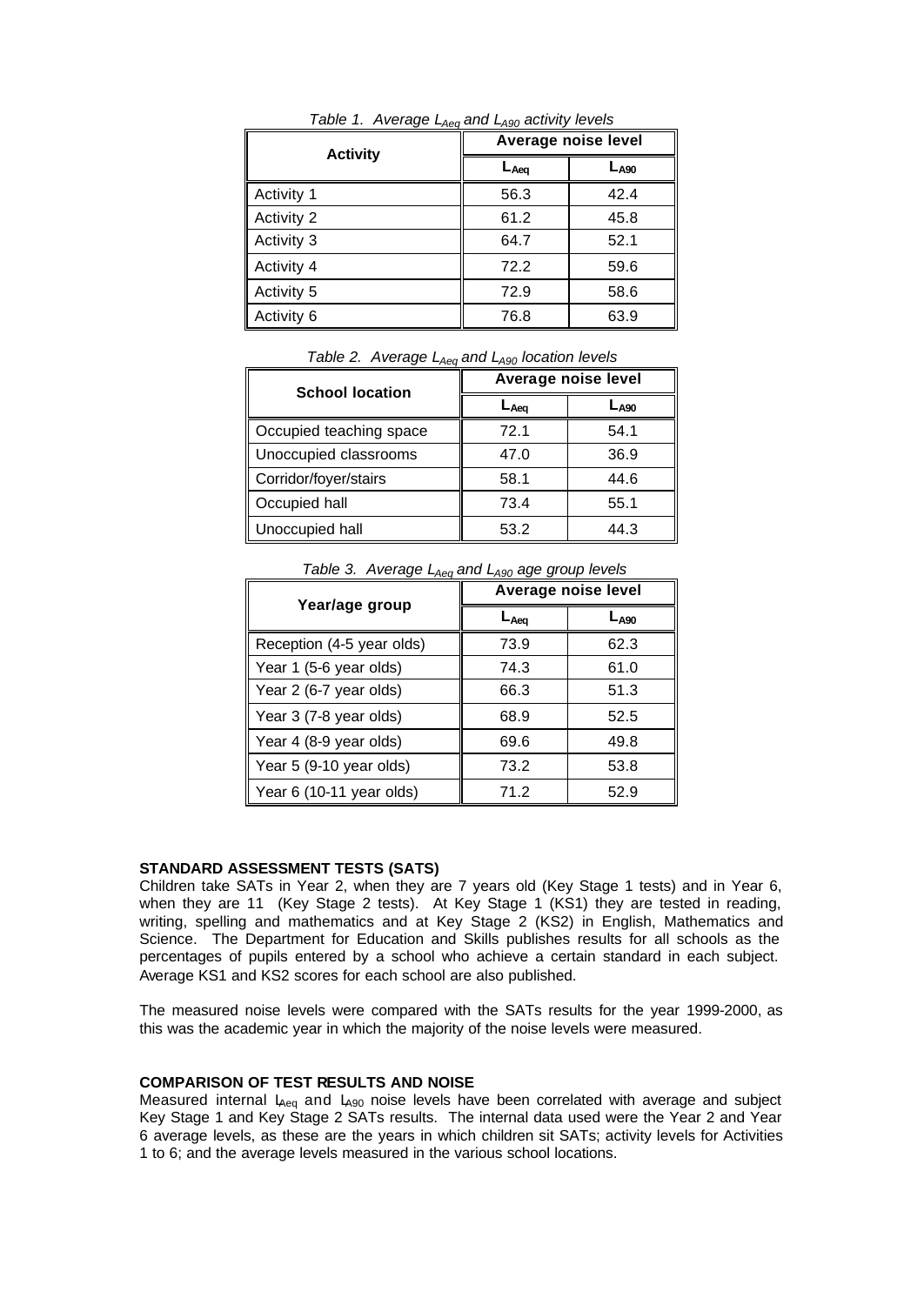It is known that social deprivation has a negative effect upon children's performance at school [15,18]. It is therefore necessary in any analysis of noise and school performance to eliminate the confounding effects of social or economic factors which might be related to poor academic achievement. The following data was obtained in relation to the schools: percentage of children receiving free school meals (FSM), percentage of children with English as an additional language (EAL) and percentage of children with special educational needs (SEN). Partial correlation was carried out to eliminate the effects of these three factors on the data.

#### **Correlation with year group levels**

No significant correlations were found between Year 2 and Year 6 noise levels and individual or average SATs results.

## **Correlation with activity levels**

The only significant negative correlations between activity levels and SATs results were between the background  $(L<sub>490</sub>)$  level for Activity 5 and KS1 Reading (r=-0.725, p<0.05) and Mathematics ( $r = -0.726$ ,  $p < 0.05$ ) results.

However, when the effect of FSM was eliminated, there was a significant correlation between Activity 3 L<sub>A90</sub> and KS2 English ( $r = -0.564$ ,  $p < 0.05$ ) and when EAL was accounted for there is significant correlation between Activity 3  $L_{A90}$  and KS2 English (r = -0.616, p<0.05).

It is not clear why background noise levels during only Activities 3 (children sitting at tables working individually, with some talking) and 5 (children working in groups, sitting at tables, with some talking) were related to SATs results. One possibility is that there was insufficient data to give significant results for the other activities. An alternative explanation is that these two activities represent the most common classroom situation, and hence noise levels measured during these activities are the levels occurring during most learning tasks.

## **Correlation with location levels**

The greatest number of significant correlations was found between location levels and SATs results. There were no correlations between location levels and the average KS1 scores. However, significant negative correlations were found between the average KS2 scores and background ( $L_{A90}$ ) levels in occupied classrooms ( $r = -0.635$ ,  $p < 01$ ). This suggests that noise is related to the SATs results of the older rather than the younger children, which is consistent with the results of previous research [5,7]. A scatter diagram illustrating the relationship between classroom L<sub>A90</sub> levels and average KS2 scores is shown in Figure 1.



**Figure 1.** Relationship between L<sub>A90</sub> in occupied classrooms and average KS2 SATs scores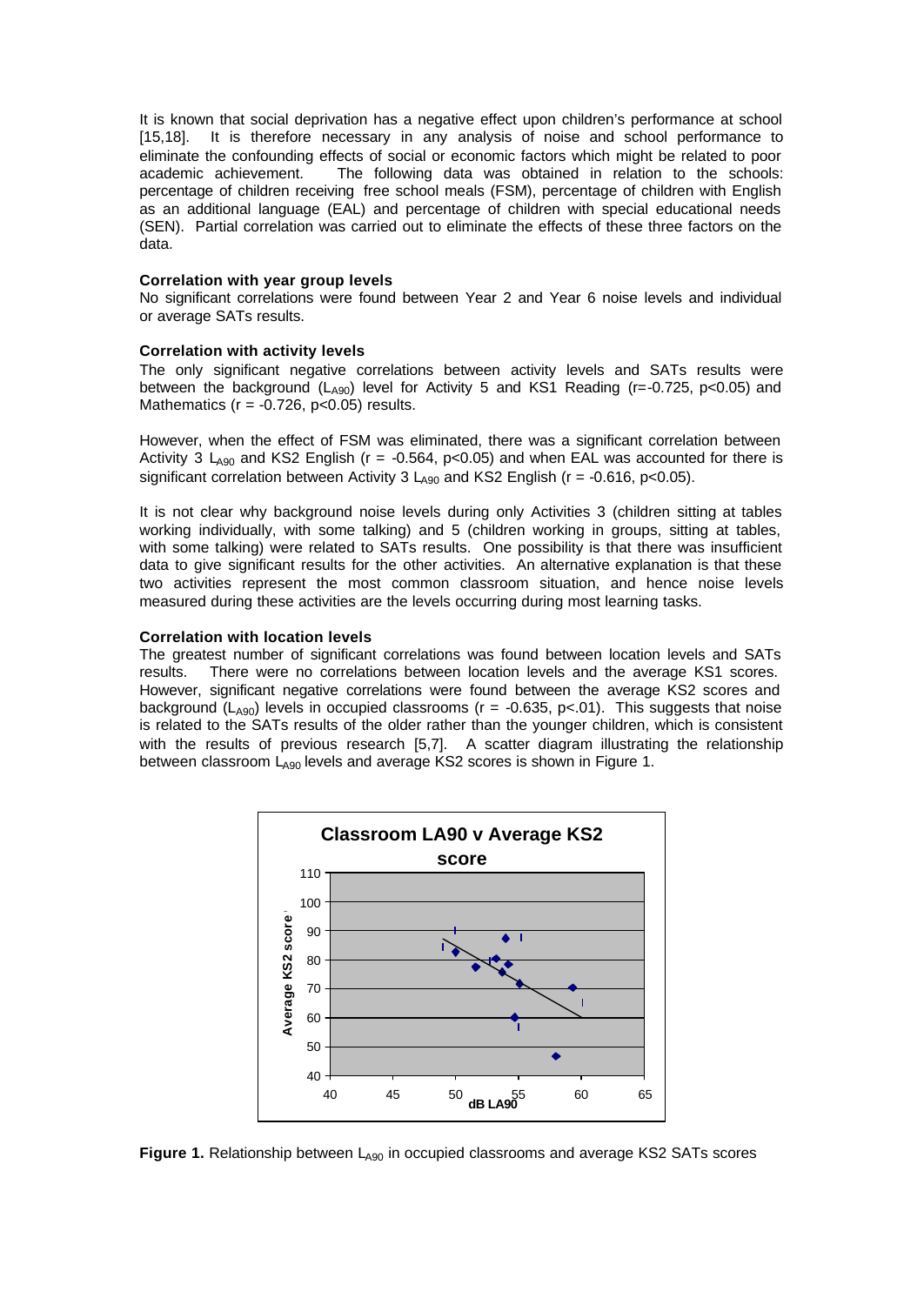When considering SATs results for individual subjects the LA90 levels for occupied classrooms were significantly negatively correlated with several subjects as shown in Table 4. Background levels in unoccupied classrooms and corridor/foyer areas were also significantly correlated with some subjects as can be seen in Table 4, and the average  $L_{Aeq}$  for occupied classrooms was significantly correlated with the KS2 English score.

|                            | KS <sub>1</sub> | KS <sub>1</sub> | KS <sub>1</sub> | KS <sub>1</sub> | KS <sub>2</sub> | KS <sub>2</sub> | KS <sub>2</sub> |
|----------------------------|-----------------|-----------------|-----------------|-----------------|-----------------|-----------------|-----------------|
|                            | Reading         | Writing         | Spelling        | Maths           | English         | Maths           | Science         |
| Occ class LAeq             |                 |                 |                 |                 | $-554*$         |                 |                 |
| Occ class L <sub>A90</sub> | $-.599**$       | $-598**$        |                 | $-0.574**$      | $-765**$        |                 | $-503*$         |
| Unocc<br>class             |                 |                 |                 | $-544*$         |                 |                 |                 |
| $L_{A90}$                  |                 |                 |                 |                 |                 |                 |                 |
| Corr/foyer LA90            |                 |                 |                 |                 | $-623*$         |                 |                 |

 *Table 4 Significant correlation coefficients between SATs results and location levels*

\*significant at 5% level \*\* significant at 1% level

Table 4 shows that the strongest relationships between internal noise levels and SATs scores are given by the background  $(L<sub>AG0</sub>)$  levels in classrooms. It can also be seen that KS1 Mathematics and KS2 English are the subjects most affected by noise. There are no significant relationships between noise and KS1 Spelling or KS2 Mathematics.

## **Correlation with location levels corrected for socio-economic factors**

#### Average school SATs scores

When partial correlation analysis to eliminate the effects of FSM or EAL is carried out, there were no significant correlation coefficients relating internal levels and average SATs results. When correcting for SEN, there were significant relationships between average KS2 results and corridor/foyer  $L_{Aeq}$  level (r = -0.621, p<0.05), and occupied classroom  $L_{A90}$  (r = -0.633, p<0.05) levels.

# School subject scores

When individual subject scores were considered there were several significant relationships, even when data was corrected for school characteristics. When the effects of FSM were eliminated KS2 English scores were significantly correlated with corridor/foyer  $L_{A90}$  levels (r = -0.555, p<0.05), and with occupied classroom  $L_{A90}$  (r = -0.663, p<0.01) levels. When the effects of EAL were eliminated KS2 English scores were significantly correlated with corridor/foyer and occupied classroom  $L_{A90}$  levels (r = -0.585, p<0.05 and r = -0.683, p<0.01 respectively). When correcting for SEN LA90 levels in classrooms were significantly correlated with several subjects (KS1 Reading: r = -.602, p<0.05; KS1 Writing: r = -.623, p<0.05; KS1 Maths: r = -.604, p<0.05; KS2 English: r = -.758, p<0.01).

In this case the results obtained were similar to those for the uncorrected data. As before KS2 English is the subject most affected by noise, and occupied classroom background ( $L_{A90}$ ) level was the parameter most closely associated with SATs results.

#### **CONCLUSIONS**

The results of correlation analysis between measured noise levels in schools and the results of standardised assessment tests suggest that internal classroom noise is related to children's performance, having a detrimental effect on SATs scores. This relationship exists when the data is corrected to allow for socio-economic factors. The noise parameter most closely associated with SATs scores is the background noise level  $(L_{A90})$  in occupied classrooms. In some cases there are significant correlations with background and underlying levels in unoccupied classrooms and corridor/foyer areas; these areas may give an indication of the general noise environment in a school. The test most affected by noise is KS2 English which is consistent with previous studies which have found reading to be the task most affected by noise, particularly for older children. The results are also consistent with the